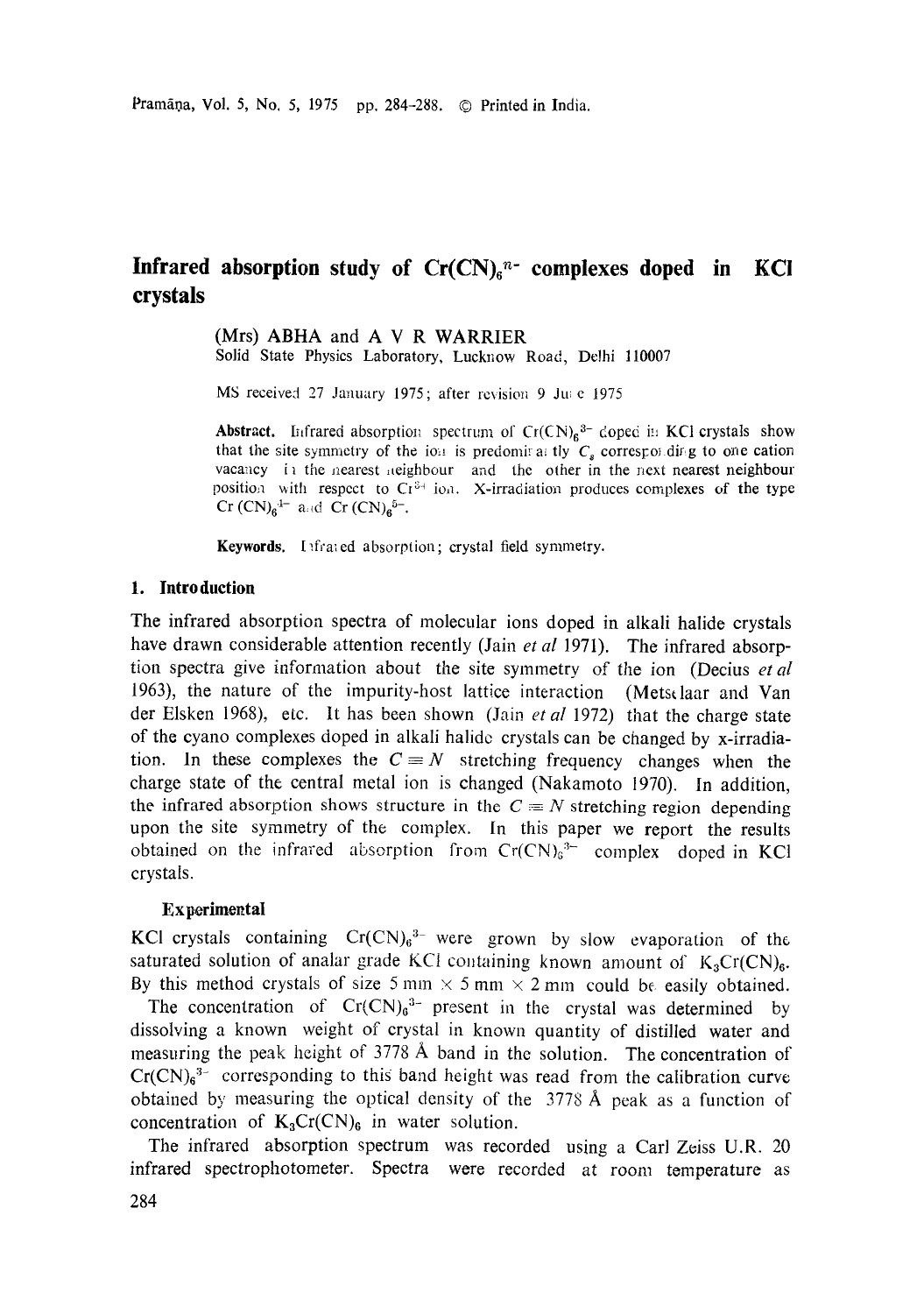well as low temperature. For low temperature measurement a cryodyne cooler made by Cryogenic Technology, Inc., USA, was used. The crystals were x-irradiated at room temperature by keeping them at the window of a Rich Zeibert x-ray machine with Fe target-operating at 25 KV and 7 mA.

## **3. Results**

Figure 1  $(a, b)$  shows the infrared absorption spectrum observed in KCI :  $Cr(CN)<sub>6</sub>3$  crystals at room temperature and 32° K respectively. Figure 1 (c, d, e) are the spectra for crystals x-irradiated for different times at room temperature and figure  $1(f)$  is the low temperature (30° K) spectrum of the 8 hrs x-irradiated crystal. The peak positions of the absorption bands before and after x-irradiation are given in table l.

## **4. Discussion**

## *4.1. Symmetry of the ion*

 $Cr(CN)_{6}^{3-}$  belongs to the point group  $O_{h}$ . It occupies 7 lattice sites in KCl lattice, substituting one  $K^+$  site by  $Cr^{3+}$  and six  $Cl^-$  sites by six  $CN^-$  ions similar to  $Co(CN)<sub>8</sub><sup>3-</sup>$  (Jain *et al 1972*) and  $Fe(CN)<sub>6</sub><sup>3-</sup>$  (Jain *et al 1973*) in alkali halide crystals. Thus in the absence of any defects in the neighbourhood, the site symmetry of  $Cr(CN)_{6}^{3-}$  ion in the lattice should be  $O_{h}$ .

Since Cr ion is in the trivalent state, the two extra positive charges of each ion

| As grown                                               |                             | X-irradiated                                  |                    | Assignment                 | Molecular<br>species  |
|--------------------------------------------------------|-----------------------------|-----------------------------------------------|--------------------|----------------------------|-----------------------|
| RT                                                     | Low<br>temperature          | RT                                            | Low<br>temperature |                            |                       |
|                                                        | $2123$ cm <sup>-1</sup> (W) |                                               | 2135 (VW)          | $v_1(C_s)$                 |                       |
|                                                        | $2132 \text{ cm}^{-1}$ (W)  |                                               | 2132 (VW)          | $v_3(C_s)$                 |                       |
| $2123$ cm <sup>-1</sup> (S)                            | $2123$ cm <sup>-1</sup> (S) | 2124(M)                                       | 2124 (M)           | $\nu_6(C_s)$               | $Cr(CN)63-$           |
| $2118 \text{ cm}^{-1}$ (VS) $2119 \text{ cm}^{-1}$ (S) |                             | $2118 \text{ cm}^{-1}$ (M) $2119 \text{ (M)}$ |                    |                            |                       |
|                                                        |                             | 2100 (M)                                      | 2102(M)<br>2070    |                            | $CN^-$                |
|                                                        |                             | 2068(M)                                       | 2080(M)            | $\overline{\cdot}$         |                       |
|                                                        |                             | 2045(S)                                       | 2044(S)<br>2046    | $v_{6}$ (C <sub>2t</sub> ) |                       |
|                                                        |                             | 2037 (S)                                      | 2036(M)            |                            | $Cr(CN)64-$           |
|                                                        |                             | 2018 (VS)                                     | 2016 (VS)          |                            |                       |
|                                                        |                             | 1922 (VS)                                     | 1918 (VS)          | $v_6$ (O <sub>h</sub> )    | Cr(CN) <sub>6</sub> 5 |

Table 1. Assignment of observed infrared absorption peaks in as grown and x-irradiated  $KCl: Cr(CN)<sub>6</sub>$  crystals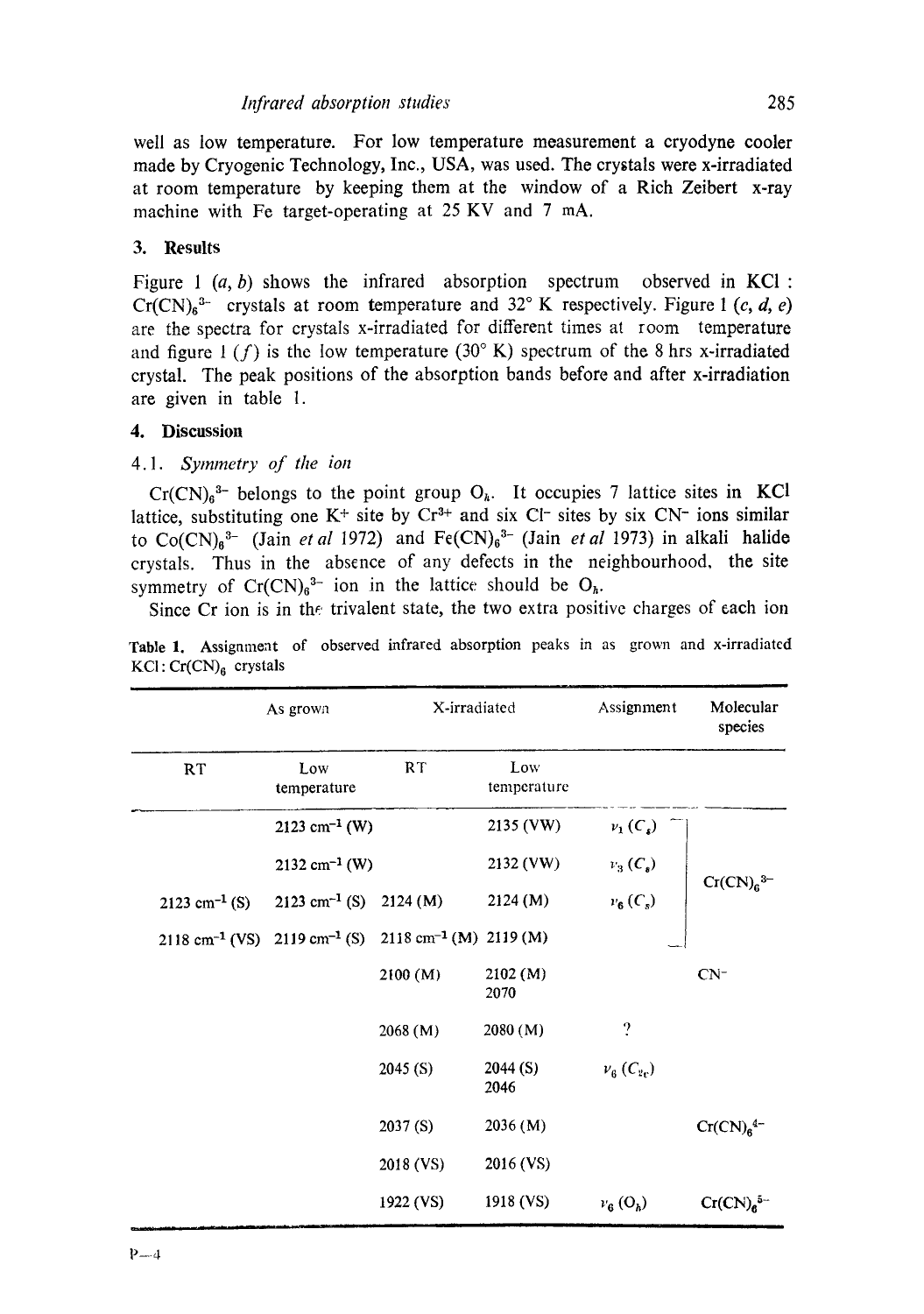has to be compensated either by a trivalent anion impurity or by two cation vacan\_ cies. These cation vacancies can be in the nearest or next nearest neighbour cation positions of the complex with almost equal probability (Tosi and Airoldi 1958, Watkins 1959). The presence of these vacancies lower the  $O<sub>h</sub>$  symmetry of the complex. Since two cation vacancies repel each other, those configurations in which they lie near each other are not favoured. Thus the vacancies can be either both along  $\langle 110 \rangle$  giving rise to  $D_{2h}$  site symmetry or one vacancy along  $(110)$  and the other along  $(100)$  on either side of the metal ion giving rise to  $C_s$  symmetry. If, on the other hand, both the vacancies occupy next nearest neighbour position, the symmetry becomes  $D_{4h}$ .

In octahedral symmetry  $O_h$ , only one  $C \equiv N$  stretching mode  $v_6$  ( $T_{1u}$ ) is allowed in infrared. On lowering the symmetry to  $D_{2h}$ ,  $v_6$  splits into three  $(B_{1u}, B_{2u}, B_{3u})$ . For C<sub>r</sub> symmetry  $v_6$  (T<sub>14</sub>) splits into  $2A' + A''$  (Wilson *et al* 1955). In addition,  $v_1$  ( $A_{1g}$ ) and  $v_3$  ( $E_g$ ) modes, which are only Raman active in O<sub>h</sub>, become infrared active in  $C_$  symmetry. If the symmetry of the complex is  $D_{4h}$ ,  $v_6$  ( $T_{1u}$ ) will split into two  $(A_{2u}, E_u)$  and  $\nu_1(A_{1g})$  and  $\nu_3(E_g)$  still remain infrared inactive. Thus from the observed infrared spectrum one can identify the site symmetry of the ion in the host lattice and hence the position of the vacancies.

#### 4.2. Unirradiated crystals

In the infrared absorption spectrum we observe one very strong band at 2119 cm<sup>-1</sup> and another band at 2124 cm<sup>-1</sup> having a shoulder on the high energy side. The intensity of the 2119 cm<sup>-1</sup> band is nearly double that of  $2124$  cm<sup>-1</sup> band. On cooling the crystal to  $32^{\circ}$  K, 2119 cm<sup>-1</sup> band broadens into an overlapping doublet and height approaches that of  $2124 \text{ cm}^{-1}$  The shoulder on the high energy side resolves into two weak bands at 2131 cm<sup>-1</sup>. and 2135 cm<sup>-1</sup>.

Since our spectrum (on cooling) shows almost three equally strong peaks and two weak bands the site symmetry of the ion is predominantly  $C<sub>1</sub>$ . The two weak bands at 2135 and 2132 cm<sup>-1</sup> that appear clearly at low temperature are assigned to the infrared inactive  $v_1$  ( $A_{1g}$ ) and  $v_3$  ( $E_g$ ) modes becoming active in  $C<sub>n</sub>$  symmetry and the strong band at 2124 and the doublet at 2119 cm<sup>-1</sup> to  $v<sub>6</sub>$  mode. Caglioti *et al* (1958) have reported  $v_1(A_{1g})$  at 2137 and  $v_3(E_g)$  at 2063 cm<sup>-1</sup>. We do not observe any band below 2118 cm<sup>-1</sup> in unirradiated crystal. Thus the peak positions given by Caglioti *et al* for  $v_3(E_g)$  seem to be in error. On comparing the position of  $v_3$  band with other hexacyanide complexes it would appear that this band should have a frequency in between  $v_1$  and  $v_6$ .

## **4.3.** *X-irradiated crystals*

On x-irradiation new strong and sharp bands appear on the low energy side of the bands due to  $Cr(CN)_6^{3-}$  and the bands in the unirradiated crystal decrease in intensity as shown in figure  $1$  (c)-1 (e). Irradiation for one hour produces only bands around 2030 cm<sup>-1</sup>. On prolonged irradiation these bands become very strong and additional weak bands appear at 2100, 2070  $cm<sup>-1</sup>$  with a very strong band at 1920 cm<sup>-1</sup>. When the irradiated crystal is cooled to  $32^{\circ}$  K these bands become sharp and well resolved as shown in figure  $1(f)$ .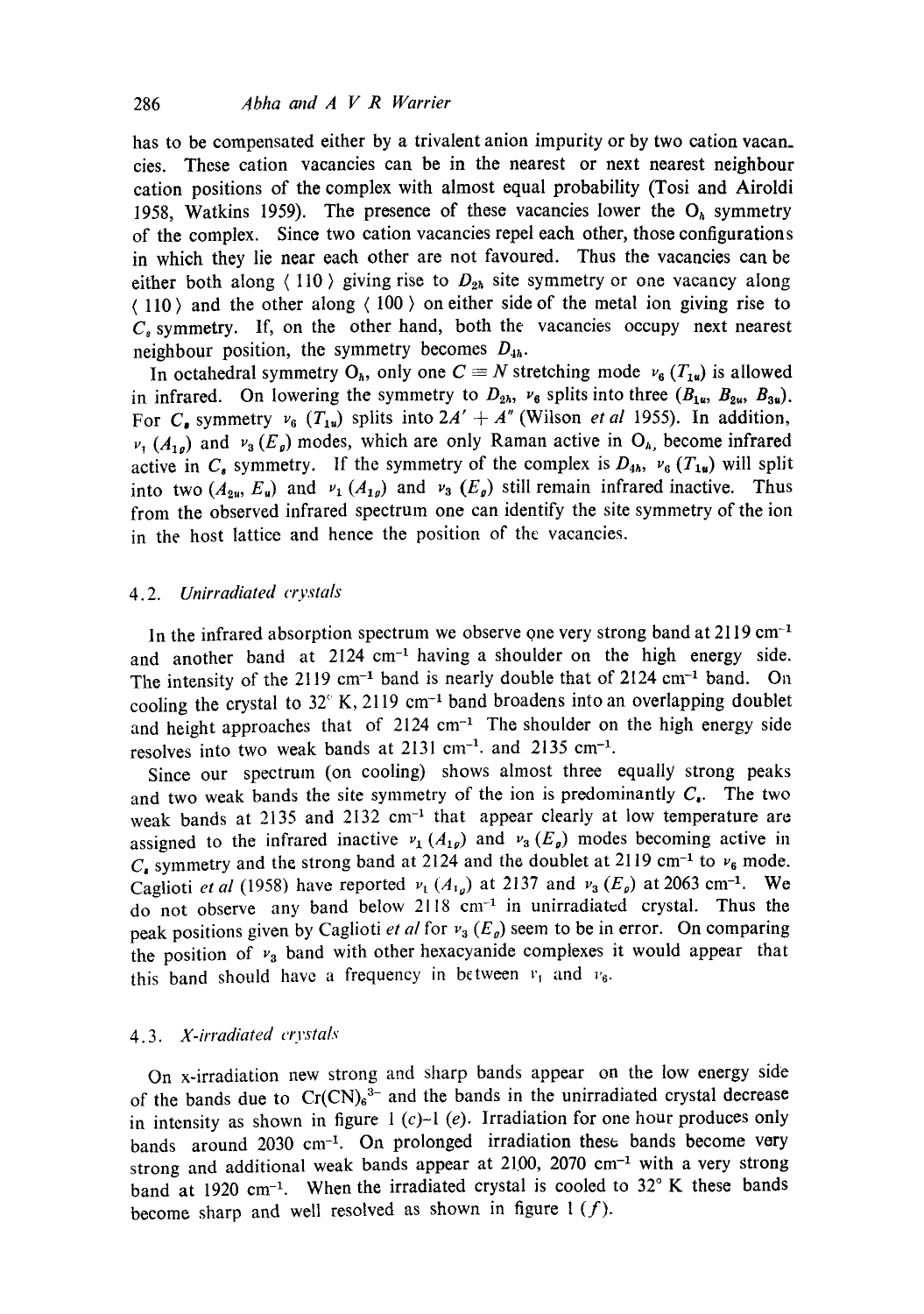

Figure. 1. Infrared absorption spectrum of  $Cr(CN)<sub>6</sub><sup>2-</sup>$  doped in KCl crystals.

- (a) as grown crystal at  $32^{\circ}$  K  $(0.3\%)$ .
- (b) as grown crystal at room temperature  $(0.3\%)$
- (c) 1 hour x-irradiated crystal  $(0.5\%)$ .
- (d) 2 hours x-irradiated crystal  $(0.5\%)$ .
- (e) 8 hours x-irradiated crystal at room temperature  $(0.3\%)$ .
- (f) 8 hours x-irradiated crystal at  $33^{\circ}$  K (0.3%).

It has been shown (Jain *et al* 1972, 1973; Nakamoto 1970) that the  $C \equiv N$ stretching frequency of cyano complexes of a metal changes with its charge state. Vibrational frequency decreases with decrease in the charge state of the central metal ion. Thus we expect that the lower energy absorption bands which appear on irradiation are due to those  $Cr(CN)_{6}$  complexes in which Cr ion is in divaknt or monovalent states. On x-irradiation, the electrons released by Clare captured by the complex and converted into  $Cr(CN)_{6}^{4-}$  and  $Cr(CN)_{6}^{5-}$  *i.e.*, the trivalent  $Cr^{3+}$  ions is converted into divalent and monovalent respectively.

We assign the absorption bands around 2030 cm<sup>-1</sup> to Cr(CN)<sub>6</sub><sup>4-</sup> complex and the strong absorption band at 1920 cm<sup>-1</sup> to  $Cr(CN)_{6}^{5-}$  complex formed on x-irradiation.

For  $Cr(CN)<sub>6</sub><sup>4-</sup>$  complex, Cr ion being in divalent state, only one cation vacancy will be needed for charge compensation. Depending upon whether the cation vacancy occupies the nearest neighbour position or the next nearest position the site symmetry of the complex will be  $C_{2v}$  or  $C_{4v}$  respectively. In  $C_{2v}$  symmetry  $v_6$  splits into three components  $A_1$ ,  $B_1$  and  $B_2$  and  $v_1$   $(A_{1g})$  and  $v_3$   $(E_g)$  become infrared active, whereas in  $C_{4v}$  symmetry  $v_6$  splits into two components  $A_1$  and E and  $v_1$  ( $A_{1g}$ ) and  $v_3$  (E<sub>g</sub>) become infrared active. In the x-irradiated crystal we can see three well resolved bands around  $2020 \text{ cm}^{-1}$  region at low temperature. In addition there are two weak bands on the higher energy side. This shows that the site symmetry of  $Cr(CN)_6^{4-}$  complex is predominantly  $C_{2v}$ . This is